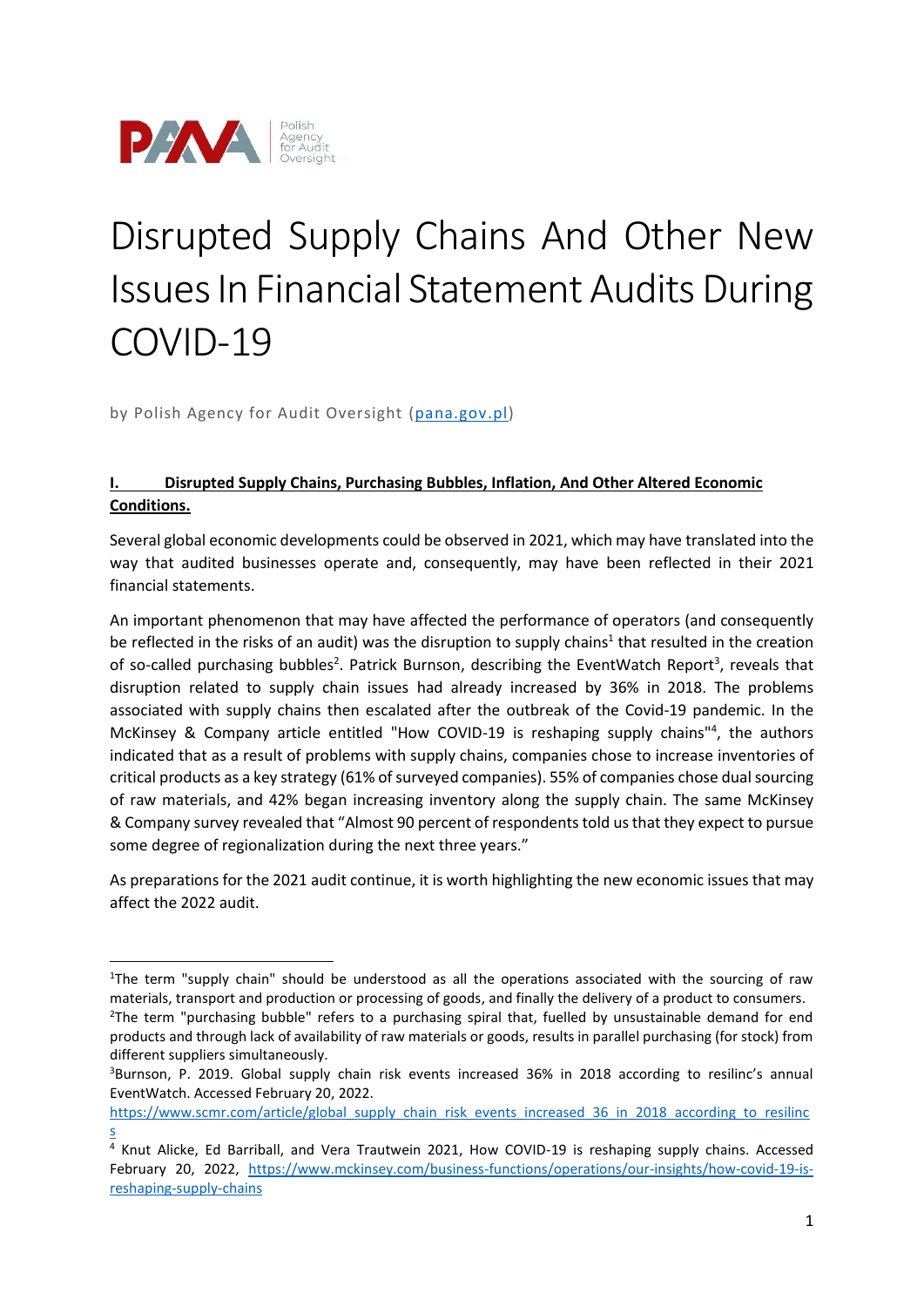Until now, economic actors have often operated based on distributed production models (components were produced or assembled where costs were lower) using transport between production and assembly facilities.

For example, there are few highly specialised companies producing relatively small and high-tech components for the global market (e.g., chips, bicycle components). The disruption of supply chains and the global obstruction of transport from these companies resulted in final product production downtimes of several months (e.g., cars, radiators, bicycles) in the target markets, including Poland.

Products ordered in remote locations due to low production costs are another example. Companies usually ordered large quantities of such products in one go to allocate shipping costs. Should this be the case, the disruption of supply chains could block the purchase of such large batches for several months and lead to the need to purchase again from local suppliers. This has, therefore, had a significant impact on warehouse inventories (creating a purchasing bubble and buying for stock) and the need to employ additional warehouse staff (increased remuneration for these people).

Transport problems, e.g., blocked ports of transhipment that cannot be cleared for up to several months, have also become an important issue for consideration in relation to disrupted supply chains. This problem may significantly affect the risk associated with the identification of stocks and their value.

The need to find new suppliers has led to local market demand for producers of the products described above. This could have led to end product re-engineering (existing substitutes had different parameters), use of quality-unproven components (increased risk of complaints and reduction of brand value by using components of unknown quality), increased burden on logistics staff (increased demand for staff in this area, resulting in pressure on wages), creation of in-house component production departments (increased investment expenditure – risk of over-investment), and other risks related to this issue.

As deliveries are delayed considerably at the production sites alone, there may be temporary downtimes. Consequently, the risk arises that an operator will also allocate costs of idle capacity in the stock value.

In addition to production problems, long-term contracts may also be an issue. Failure to deliver may result in blocked deliveries and high contractual penalties. Such a risk should be particularly closely examined when the financial statements are audited as the amounts of such penalties are often substantial. A change in the profitability evaluation of a given contract may also be relevant due to increased costs and inflation alike.

The result of such a long delivery time of the components in question may be that the stocks produced from them are out-of-date both physically (e.g., use of perishables after their expiry date or use of products that have deteriorated due to prolonged and inappropriate storage) and morally (e.g., there have been legal changes that require a different grade of solutions to be applied or there have been changes in fashion, design, trends, etc.). Such stocks, therefore, can be difficult to run down, both because of the commodity itself and because of changes in the market profile for consumption or investment.

In addition, there is the phenomenon of customers withdrawing from purchase plans for high-value goods (e.g., cars) due to significant (supra-contractual) delivery lead times. In such cases, it may also be necessary to make provisions for contractual penalties.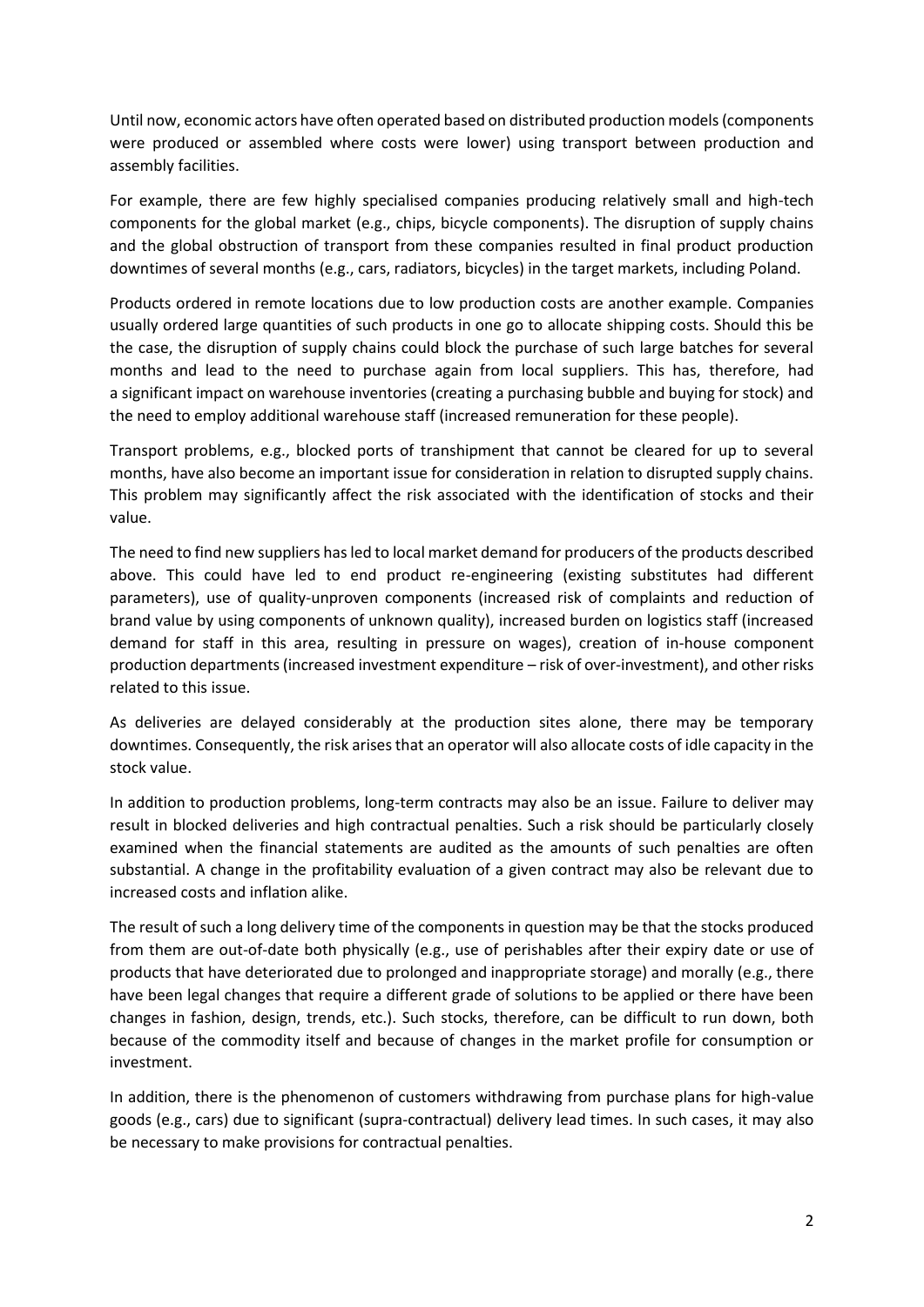With the need for increased procurement and costs, producers will be forced to find ways to cover working capital demands. This may result in increased issue of debt instruments (e.g., bonds or investment notes) or increased demand for credits. Particular attention should, therefore, be paid to such aspects of an operator's operations during the audit.

Additionally, attention should also be paid to increased interest rates (an increase in the central bank's reference rates). These can translate into an inability to repay the credits taken out and contribute to a debt spiral.

The above illustrative risks may be reflected in the following elements of the financial statements:

- a) Stocks (especially risks of overvaluation of stocks, expiry, changes in demand as well as risks related to contractual penalties due to withdrawal from contracts, the risk of "burning warehouses" - i.e., the existence of material events after the balance sheet date)
- b) Futures contracts (risks associated with inflation and increased costs, profitability evaluation changes, pricing as well as risks associated with contractual penalties for prolonged delivery)
- c) Financial instruments (risk of solvency, lack of collateral coverage, and risk of misuse of funds)
- d) Provisions (no corresponding provision for contractual penalties presented)
- e) Liabilities (incorrect valuation of liabilities, failure to properly present collateral)
- f) Intangible assets (e.g., the valuation of trademarks may change due to altered positioning of a brand)
- g) Costs (increased payroll costs, increased warehousing costs, increased downtime and, therefore, increased idle capacity, significant exchange rate differences)

The above list is only an example of the possible risks and their impact on the financial statements. A separate approach for each company is required from an auditor.

#### **II. Customer Identification**

Based on the brief analysis of the disrupted supply chain issue above, when auditing the 2021 financial statements, audit teams should thoroughly reanalyse the customer and what changes have taken place in the way the customer operates. The auditor should not rely solely on the previous knowledge but should reconsider and thoroughly identify the socio-economic environment of the company and changes in supply chains. In this respect, the guidelines of the International Standard on Audits IFAC 315 should be followed.

#### **III. Fraud Risk**

When approaching the analysis from the perspective of the fraud risk triangle<sup>5</sup> it is important to consider:

- Pressure employees and managers may experience greater pressure to commit fraud, related to the potential deterioration of the financial condition of an operator and increased stocks.
- Opportunity intense pressure to purchase may lead to stocks being inadequately secured or overvalued and thus to a temptation to destroy assets to claim insurance recoveries; in addition, managers can improve the financial result through a number of stipulations (which may include failure to set provisions, or failure to write off idle capacity).

<sup>&</sup>lt;sup>5</sup>Based on D.R. Cressey's Theory of Fraud